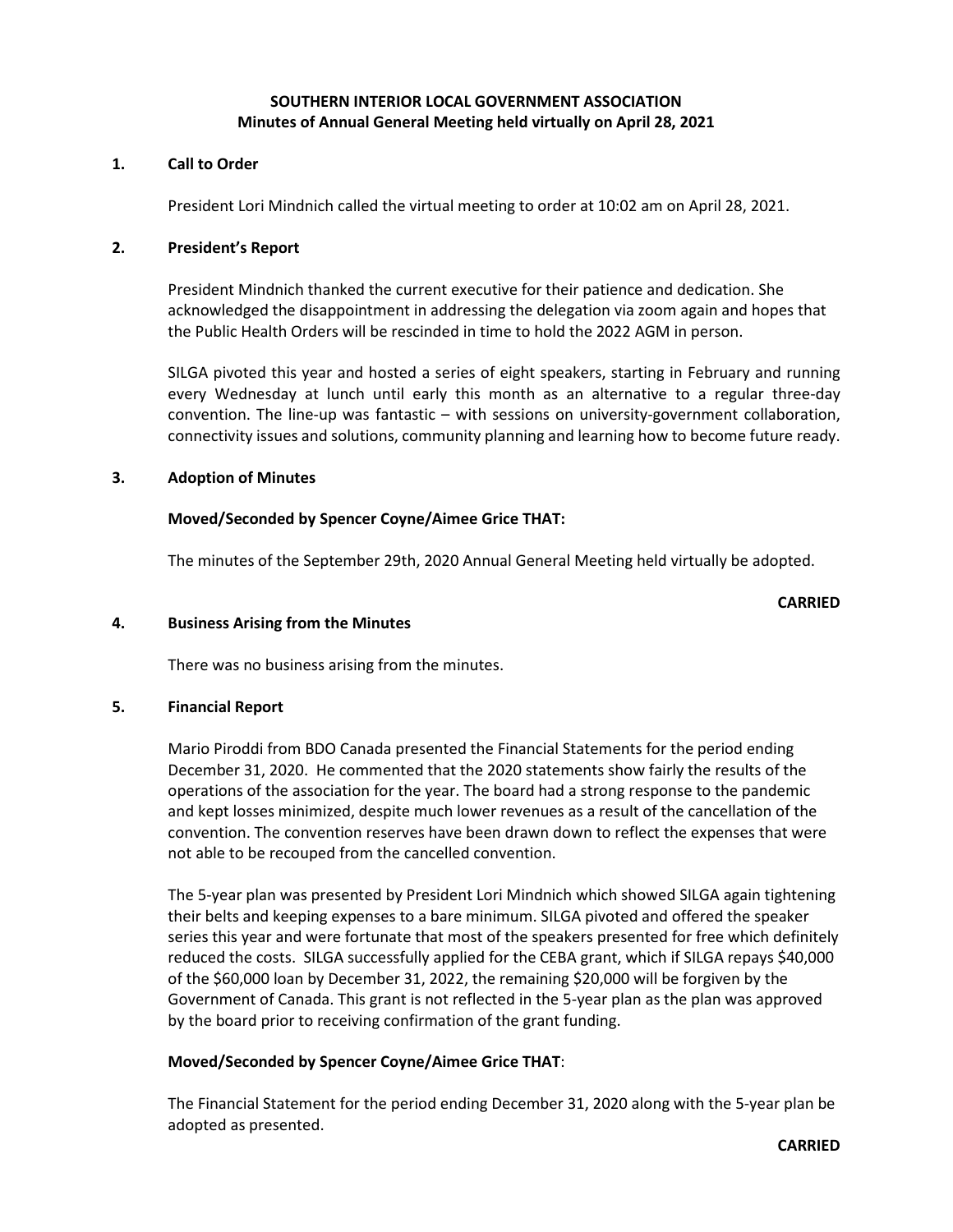# **6. Nomination Committee Report**

With no nominations accepted from the floor during the virtual AGM, Past President and Nomination Committee Chair Shelley Sim confirmed the following positions were filled by acclamation for the 2020-21 term.

| Karla Kozakevich, RDOS |
|------------------------|
| Toni Boot, Summerland  |
| Aimee Grice, Oliver    |
|                        |

# **For the 7 positions of Director at Large Past President Sim read out the names recorded in the nomination package:**

Mayor Spencer Coyne, Princeton Councillor Jamie Howe, Lillooet Councillor Tony Luck, Merritt Councillor Bill Sarai, Kamloops Councillor Judy Sentes, Penticton Mayor Robin Smith, Logan Lake Councillor Louise Wallace Richmond, Salmon Arm Councillor Barbara Wiebe, Lillooet

# **Past President Sim announced that the following will be Directors at Large for SILGA for the 2020/21 term.**

Mayor Spencer Coyne, Princeton Councillor Tony Luck, Merritt Councillor Bill Sarai, Kamloops Councillor Judy Sentes, Penticton Mayor Robin Smith, Logan Lake Councillor Louise Wallace Richmond, Salmon Arm Councillor Barbara Wiebe, Lillooet

The SILGA scrutineer, Lumby CAO Tom Kadla, certified that the voting results were accurate.

### **7. Resolutions**

# **(1) Title: Provincial Changes in Emergency Management**

### **Sponsor: City of Vernon and City of Enderby**

Whereas the provincial government is modernizing elements of the emergency program that directly affects local authorities' ability to meet legislated emergency management responsibilities;

And whereas Emergency Management BC's publication of the Financial Assistance for Emergency Response Costs, A Guide for BC First Nations and Local Authorities (2020), demonstrates the need for and lack of meaningful consultation with, and consideration of, local authorities' role in emergency management and of the relationship as defined in the *Community Charter*: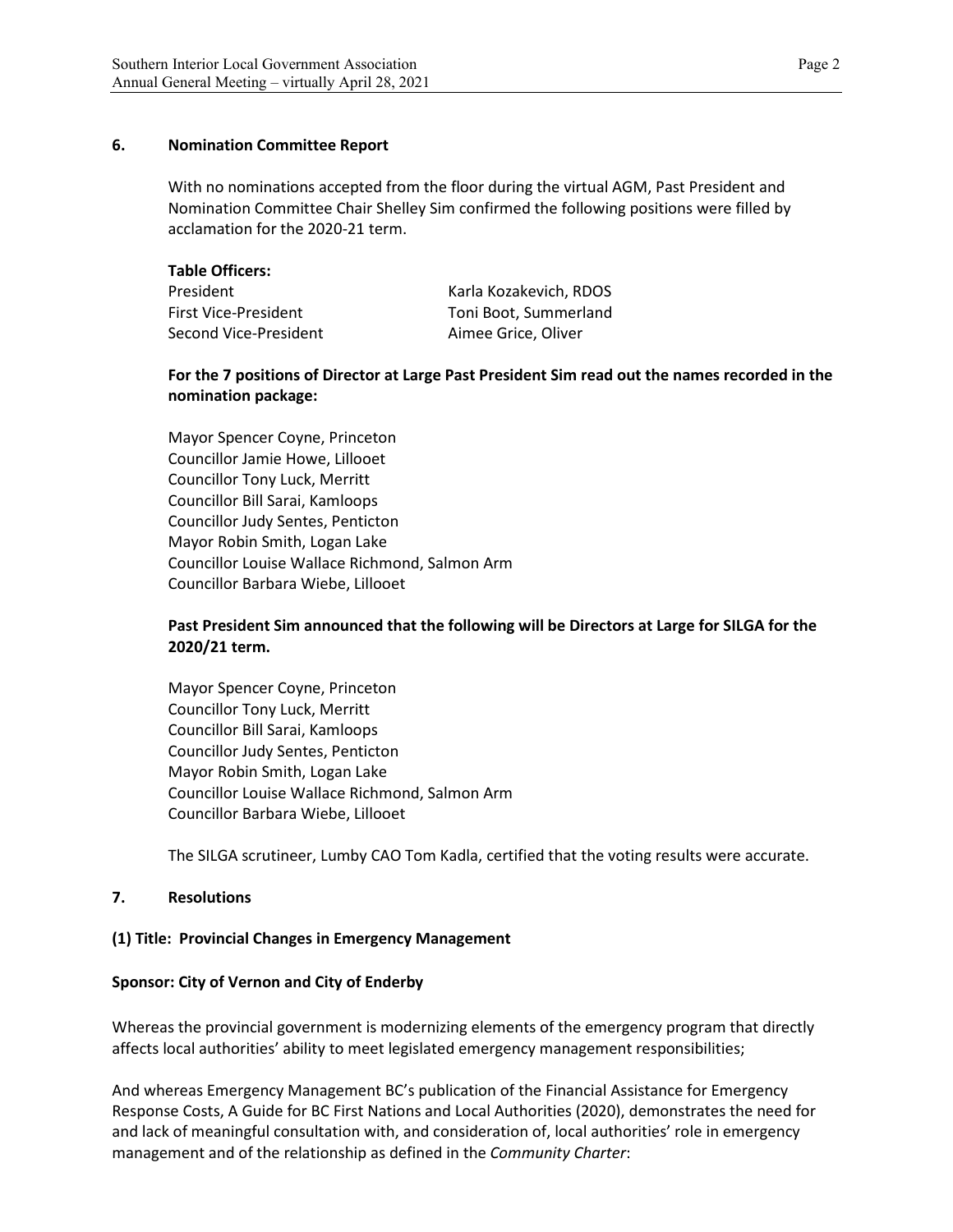Therefore be it resolved that UBCM establish a permanent committee for emergency management and request the Province direct all emergency program initiatives affecting local authorities through this committee as part of their final review;

And be it further resolved that the Province postpone implementation of the revised Financial Assistance for Emergency Response Costs Guide, and all other proposed Emergency Program administrative and financing amendments until such times as affected municipalities are meaningfully consulted.

## **DEFEATED**

# **(2) Title: 5.25 Percent Provincial Collection Fee on Rural Area Property Taxes**

## **Sponsor: Okanagan Similkameen Regional District**

Whereas rural area property taxes are collected from the Province's Surveyor of taxes on behalf of Regional Districts;

And whereas the Province of British Columbia charges a 5.25 percent administration fee on the taxes collected which the property owner pays as part of their property taxes, and this increases the tax burden on electoral area residence:

Therefore be it resolved that UBCM request that the Province of British Columbia reduce the provincial collection fee on rural area property taxes, so that the tax burden on the rural property owners may be reduced.

**CARRIED**

# **(3) Title: Primary Care Network Funding**

### **Sponsor: Town of Oliver**

Whereas many British Columbians in the province do not have appropriate access to primary care services;

And whereas the Province introduced team based primary care clinics to serve and build interdisciplinary primary care teams in each community to ensure patients are at the center of health care delivery:

Therefore be it resolved that UBCM ask the Ministry of Health to provide additional Primary Care Network Funding to communities with approved primary care network growth plans to facilitate the establishment of team based primary care clinics.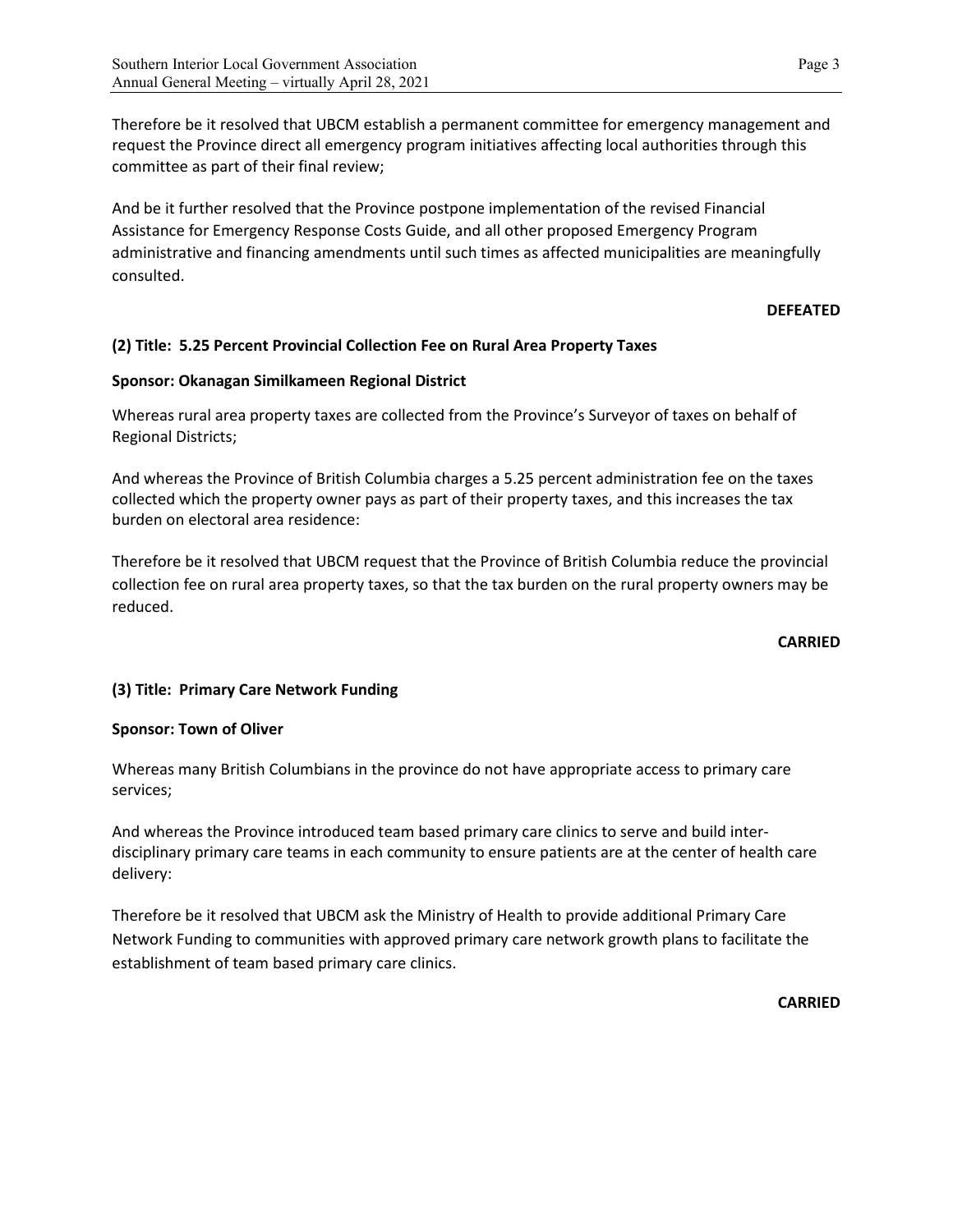## **(4) Title: Long Term Care Homes – COVID-19**

# **Sponsor: Town of Oliver**

Whereas long term care services are for people who can no longer be cared for in their own homes or in an assisted living residence in a protective and supportive environment;

And whereas the significant coronavirus death rate of long-term care residents is attributed to residing in facilities with shared rooms/spaces, inadequate ventilation systems, limited access to isolation rooms, and limited supports for residents with dementia or complex cognitive and physical needs at the expense of their health safety, privacy and dignity in their end of life care:

Therefore be it resolved that UBCM request the Government of BC put a moratorium on the construction of new long term care facilities that do not offer single rooms which will support and care for residents to ensure that the spread of COVID-19, flu like viruses and other diseases are minimized;

And be it further resolved that current long-term care facilities be renovated to accommodate patient care in single rooms.

### **CARRIED**

## **(5) Title: Funding Maintenance of Community Halls and Recreation Centres**

### **Sponsor: District of Lillooet**

Whereas there is insufficient tax base in small, rural communities to fund the adequate maintenance of community halls, recreation centres, and other major, aging municipal infrastructure;

And whereas regional districts may be well positioned to fund the maintenance of municipal infrastructure in small, rural BC communities;

And whereas the availability of municipal infrastructure such as community halls and recreational centres is integral to the health and wellbeing of residents in small, rural communities:

Therefore be it resolved that UBCM request the Province of British Columbia fund regional districts to enable them to maintain municipal infrastructure including community halls and recreational centres.

### **DEFEATED**

### **(6) Title: COVID-19 Funding Allocation Deadline**

### **Sponsor: Okanagan Similkameen Regional District**

Whereas regional districts must fully allocate COVID-19 safe restart grant for local governments funds to an appropriate regional and local service before December 31, 2021, but municipalities do not have the same allocation deadline requirement;

And whereas regional districts would like the discretion to hold back some COVID-19 safe restart grant for local governments funding for allocation to an appropriate regional or local service in a future year: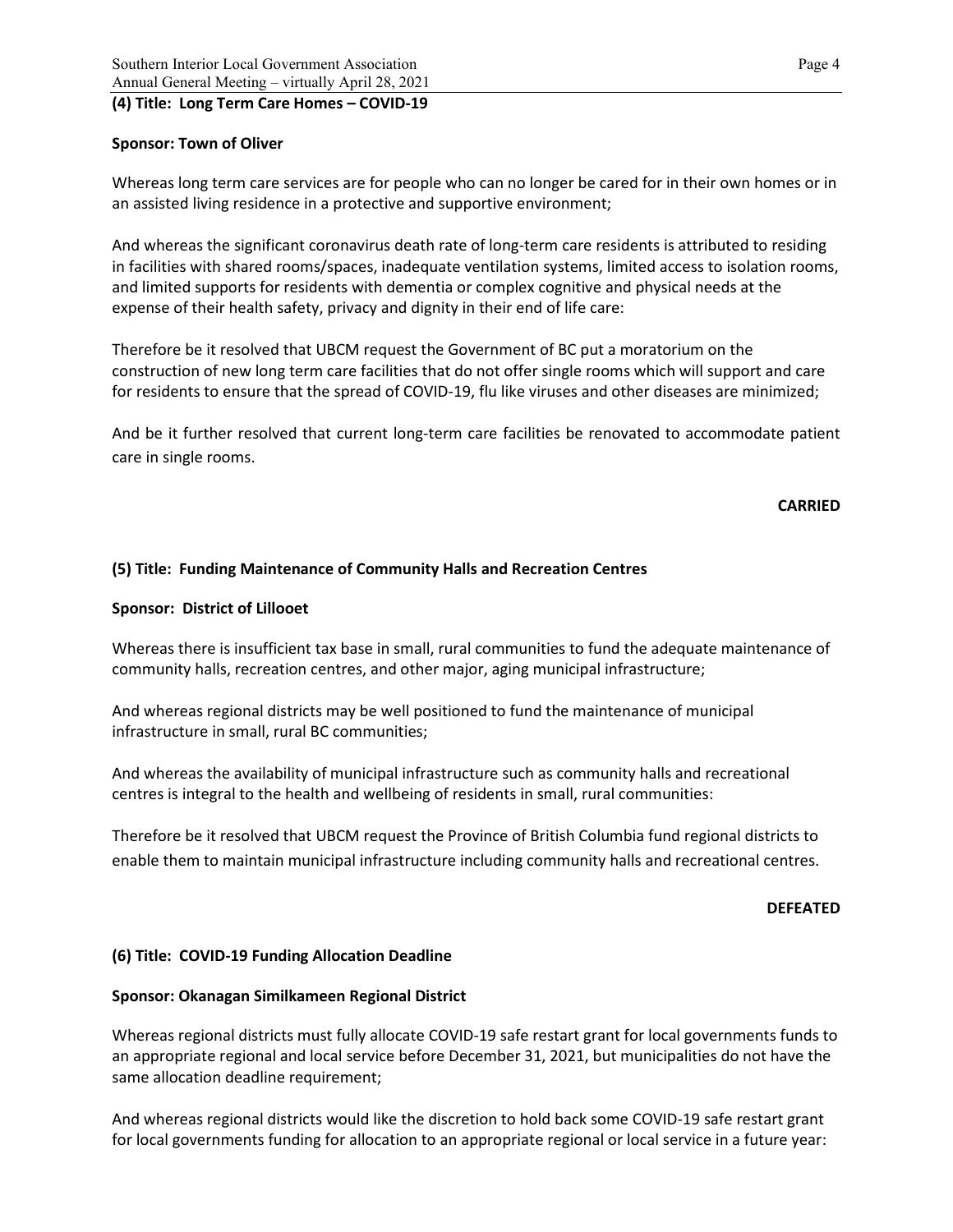Therefore be it resolved that UBCM request that the Province provide regional districts the same COVID-19 safe restart grant for local governments allocation and reporting requirements afforded to municipalities.

## **CARRIED**

# **(7) Title: Flood Mitigation Response**

# **Sponsor: Okanagan Similkameen Regional District**

Whereas current funding programs for flood mitigation requires 1/3 of project funding from local government as well as requiring that the local government assume ownership of the works for a period of 10 years, in some cases resulting in an unrealistic burden on affected taxpayers;

And whereas the financial inability of residents to meet the requirements of the current funding program often precludes a planned proactive approach to known flood issues to minimize environmental impacts associated with mitigative works and instead results in a reactive approach when an imminent threat occurs, resulting in greater costs and greater environmental damage, in addition to the traumatic and sometimes devastating impacts on affected residents:

Therefore be it resolved that UBCM lobby the Province to develop programs that take a proactive approach to flood mitigation rather than continuing to try to download additional responsibilities on local governments that are ill-equipped and lacking in financial capacity to address these situations in a proactive manner that best respects the residents and the environment.

### **CARRIED**

# **(8) Title: Detox and Treatment Beds, and Sobering Centres**

# **Sponsor: City of Kamloops**

Whereas local governments across BC work with business and neighbourhood associations, health authorities, social service providers, and provincial organizations to identify resources or programs that will support a safe and secure community for all;

And whereas many local governments are in need of more detox beds, treatment beds and a sobering centres in their communities:

Therefore be it resolved that UBCM request that the Minister of Health and the Minister of Mental Health and Addictions address the need for an increase in detox beds and treatment beds, and sobering centres that include treatment for addictions and mental health issues.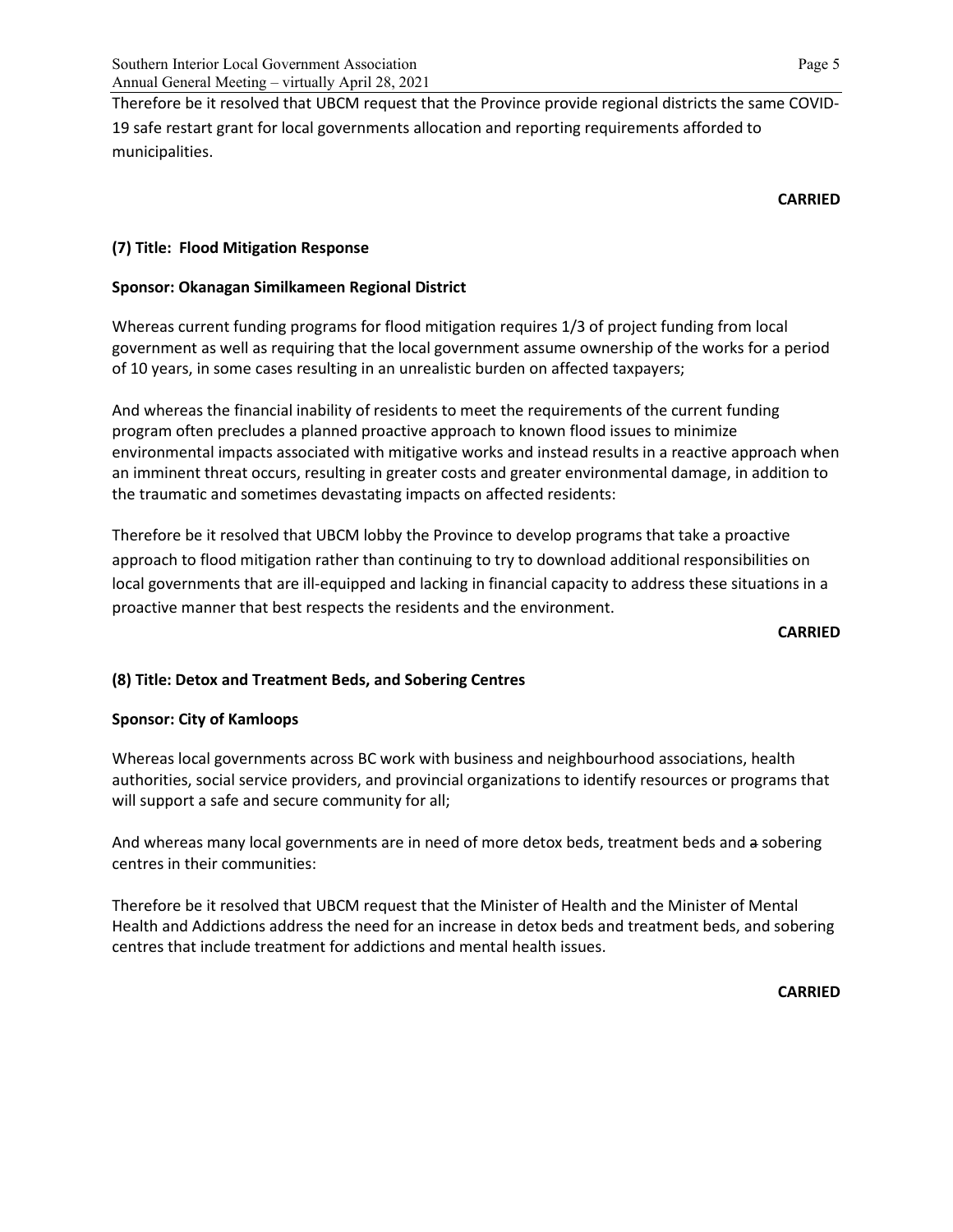## **(9) Title: Outcomes of Supportive Housing**

# **Sponsor: City of Kamloops**

Whereas BC Housing develops, manages, and administers a wide range of subsidized housing options across the province. BC Housing works with the ministry responsible for housing to address critical gaps across the housing continuum, which range from emergency shelter to rent assistance in the private market to affordable home ownership;

And whereas a number of non-profit and charitable organizations support communities across BC as housing providers for vulnerable populations;

And whereas many BC communities are working with the Province and BC Housing to determine if sufficient wrap-around services are being implemented to support those in need of housing and the impacts of these housing projects on the community:

Therefore be it resolved that UBCM request that the Attorney General and Minister for Housing, the Minister of Health, and the Minister of Mental Health and Addictions engage a third-party consultant to review the outcomes of the current supportive housing projects, the impacts of the housing projects on communities, and the outcomes of individuals who have accessed these housing options and associated support programs;

And be it further resolved that the consultant review opportunities for building a stronger partnership between communities and BC Housing for future, long-term housing projects.

### **CARRIED**

# **(10) Title:** *Residential Tenancy Act* **– Landlord Protection**

### **Sponsor: Town of Oliver**

Whereas the *Residential Tenancy Act* is intended to establish and protect the rights of landlords and tenants from unwarranted eviction;

And whereas a landlord may seek early termination of a tenancy agreement for cause and the protections contained within the Act enable the occupant to refuse vacating the premises, which have been enhanced due to COVID-19:

Therefore be it resolved that UBCM ask the Province of British Columbia to undertake a broad review of landlord protections to increase confidence in entering the rental market to grow the number of rental properties better suited to families.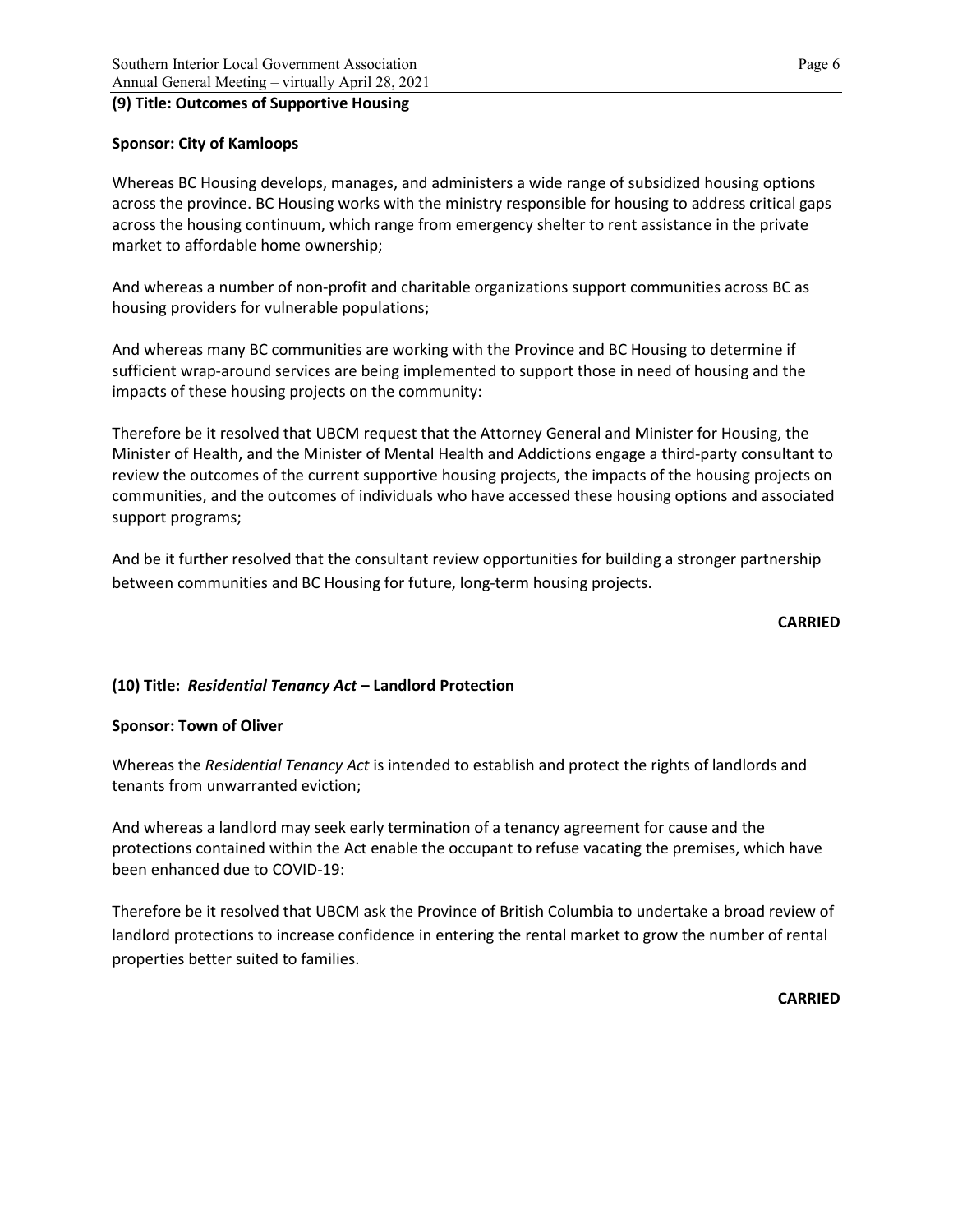## **(11) Title: Vacant Land Property Tax**

# **Sponsor: District of Lillooet**

Whereas some municipal councils in jurisdictions have the authority to set tax rates on vacant land at a higher rate than non-vacant land (such as the authority provided for in the s. 616 vacancy tax provision of the *Vancouver Charter*);

And whereas some municipal councils with the requisite authority choose to set tax rates on vacant land at a higher rate to encourage owners of vacant property to either develop the property or sell the land which may result in the development of the property under new ownership:

Therefore be it resolved that UBCM request the Province of British Columbia conduct a review of the *Community Charter* to amend the legislation to grant municipal councils' authority to add a 'vacant land' property tax.

## **CARRIED**

# **(12) TITLE: Fire Apparatus Maintenance for Small Geographic Fire Departments**

## **SPONSOR: Village of Chase**

Whereas the Fire Underwriters has deemed that all fire apparatus from all municipal and regional district Fire Departments in British Columbia be in service for 20 years, providing annual testing and inspections are performed;

And whereas there are local governments that utilize their fire apparatus much less frequently than those of other local governments, and small geographically sized communities do not put nearly as much distance on their fire apparatus as do larger geographically sized communities, and all fire apparatus are annually tested and maintained to the highest standard of operation:

Therefore be it resolved that UBCM ask the Provincial Government to urge the Fire Underwriters to allow small municipalities with small geographic areas to operate their well maintained and low mileage fire apparatus beyond 20 years as their first response apparatus.

### **CARRIED**

# **(13) Title: Provincial Maintenance of Arterial Roads Within Municipalities**

### **Sponsor: City of Merritt**

Whereas the Provincial Ministry of Transportation (MOTI) is responsible for the clearing of snow off arterial highways across British Columbia, including within municipal boundaries;

And whereas the Provincial MOTI has signed contracts with external companies to fulfill this responsibility, each of which is to last for ten years from signing;

And whereas residents of municipalities expect their city authorities to promptly and appropriately deal with snow removal: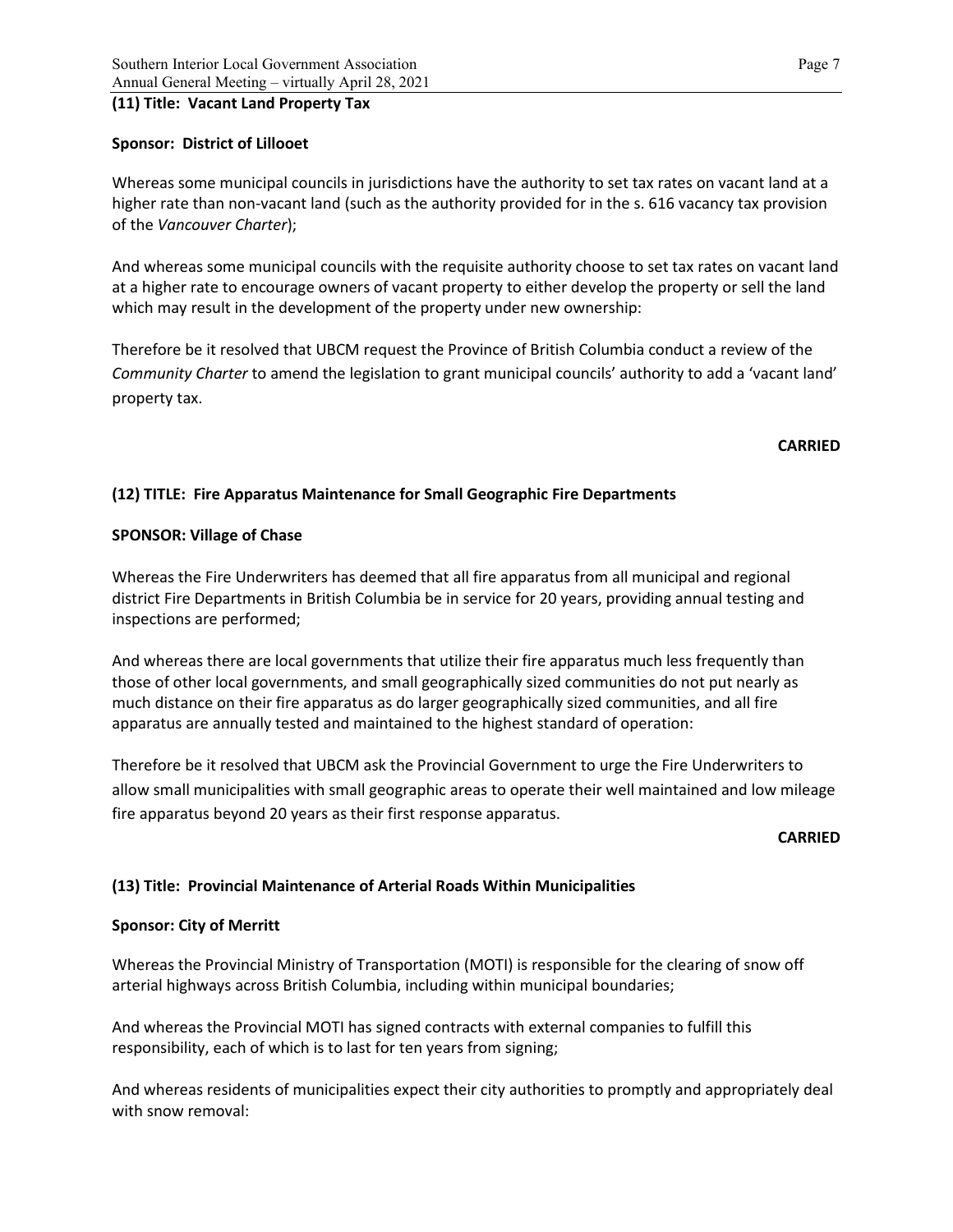Therefore be it resolved that the provincial government work closely with municipalities to identify any flaws or deficiencies in snow-clearing on arterial routes, and to relay an expectation to their contractors that reasonable municipal requests be heeded through the duration of the contract;

And be it further resolved that the provincial government involve municipal authorities in setting standards for snow clearance when the contracts are renewed.

# **CARRIED**

# **(14) Title: Use of All-Terrain Vehicles during Snow Events**

## **Sponsor: City of Merritt**

Whereas the provincial *Motor Vehicle Act* prohibits private owners from driving all-terrain vehicles on municipal streets;

And whereas heavy snowfall can render municipal streets and sidewalks impassable by ordinary vehicles and pedestrians for several days;

And whereas residents of municipalities wish to aid their fellow residents by clearing snow expeditiously including with the use of all-terrain vehicles:

Therefore be it resolved that the provincial government amend the *Motor Vehicle Act* to allow the use of all-terrain vehicles on municipal streets during snow events, solely to aid in clearing snow.

### **DEFEATED**

# **(15) Title: Extreme Weather Response Shelters**

# **Sponsor: Town of Oliver**

Whereas the Province of British Columbia no longer supports extreme weather response shelters that open during the winter when a local community declares an alert under the *Assistance to Shelter Act* that sleeping outside could threaten health and safety, and during an alert are open every night;

And whereas the Province, through BC Housing, now supports year-round emergency shelters and temporary winter shelters that are generally open November to April that challenges smaller communities with the ability to open these types of emergency shelters:

Therefore be it resolved that UBCM request that the Province re-establish extreme weather response shelters funding to enable small communities to open an extreme weather response shelter for the homeless and vulnerable population;

And be it further resolved that extreme weather response shelters be activated when Environment Canada issues an extreme weather alert.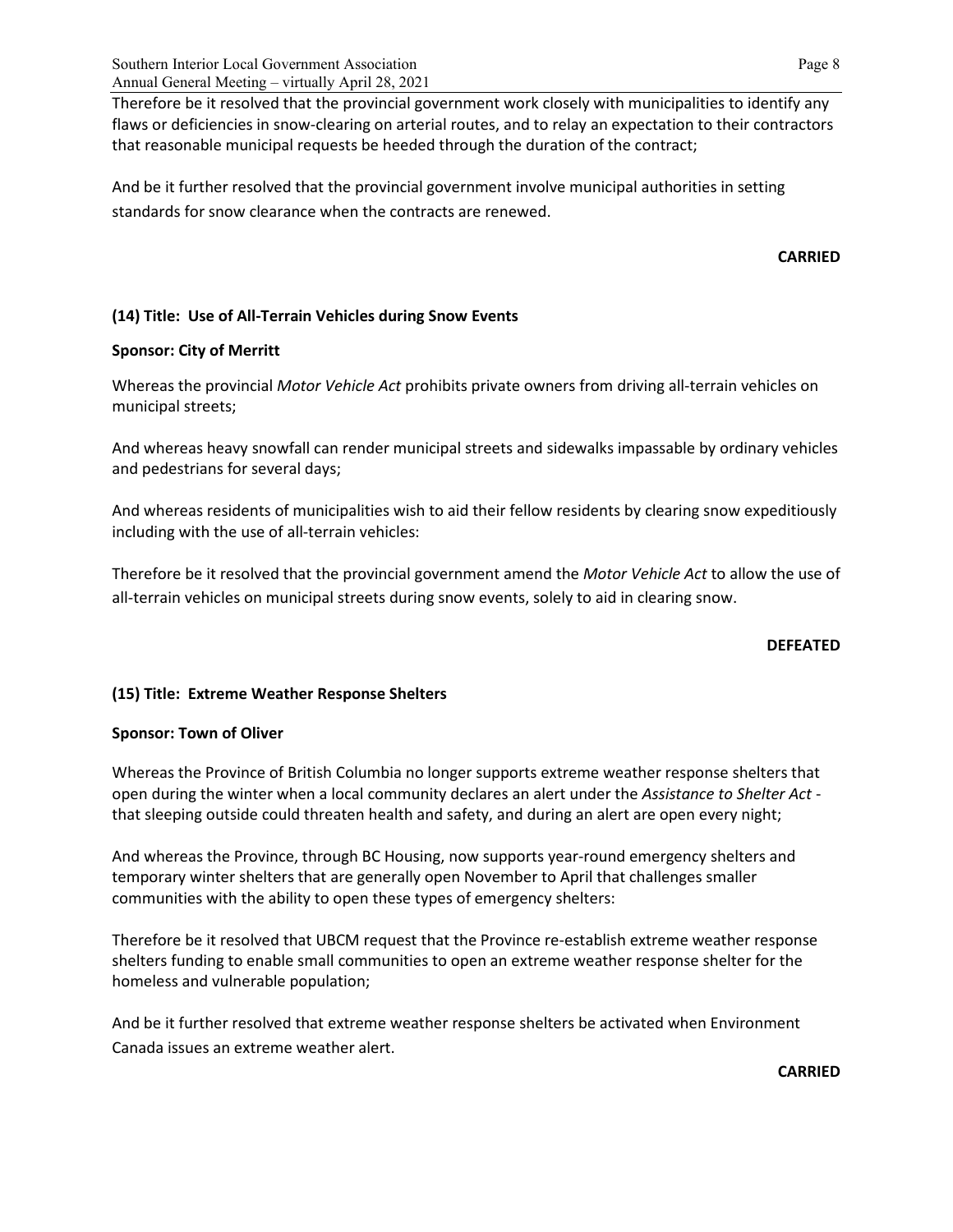# **(16) Title: Provincial Authorization and Compliance of Landfills in British Columbia**

## **Sponsor: Columbia Shuswap Regional District**

Whereas the *Environmental Management Act* authorizes a regional district to manage solid waste in accordance with its Solid Waste Management Plan, which is approved by the Ministry of Environment;

And whereas the Authorizations Division of the Ministry of Environment is responsible to review and receive a landfill facility's design and operation plan and issue the operational certificate required for a local government to operate a landfill facility to receive solid waste;

And whereas the Compliance Division of the Ministry of Environment is responsible to inspect a local government operated landfill facility to ensure it is operating in accordance with its issued operational certificate;

And whereas the Authorizations Division of the Ministry of Environment works through a necessary application to update an existing Operational Certificate, the Compliance Division of the Ministry of Environment holds local government owned landfill facilities out of compliance against the existing Operational Certificates and issues landfill non-compliance letters to local governments containing threats of significant monetary penalties and even imprisonment:

Therefore be it resolved that UBCM lobby the provincial government to request that the Ministry of Environment Compliance and the Authorizations Divisions act proactively and reasonably with each other and local government landfill owners to ensure landfill compliance with Operational Certificates without threats of imprisonment or substantial monetary fines.

#### **CARRIED**

# **(17) Title: Abandoned Vehicles on Crown Land**

### **Sponsor: Okanagan Similkameen Regional District**

Whereas enforcement of abandoned vehicles on Crown Land, Provincial rights of way and road dedications may involve a number of agencies but little coordinated action;

And whereas members of the public have difficulty knowing who to contact to initiate a complaint of an apparent abandoned vehicle:

Therefore be it resolved that UBCM ask the Province to designate one Ministry or coordinating body to be responsible for abandoned vehicle complaints on Crown Land, Provincial rights of way, and road dedications.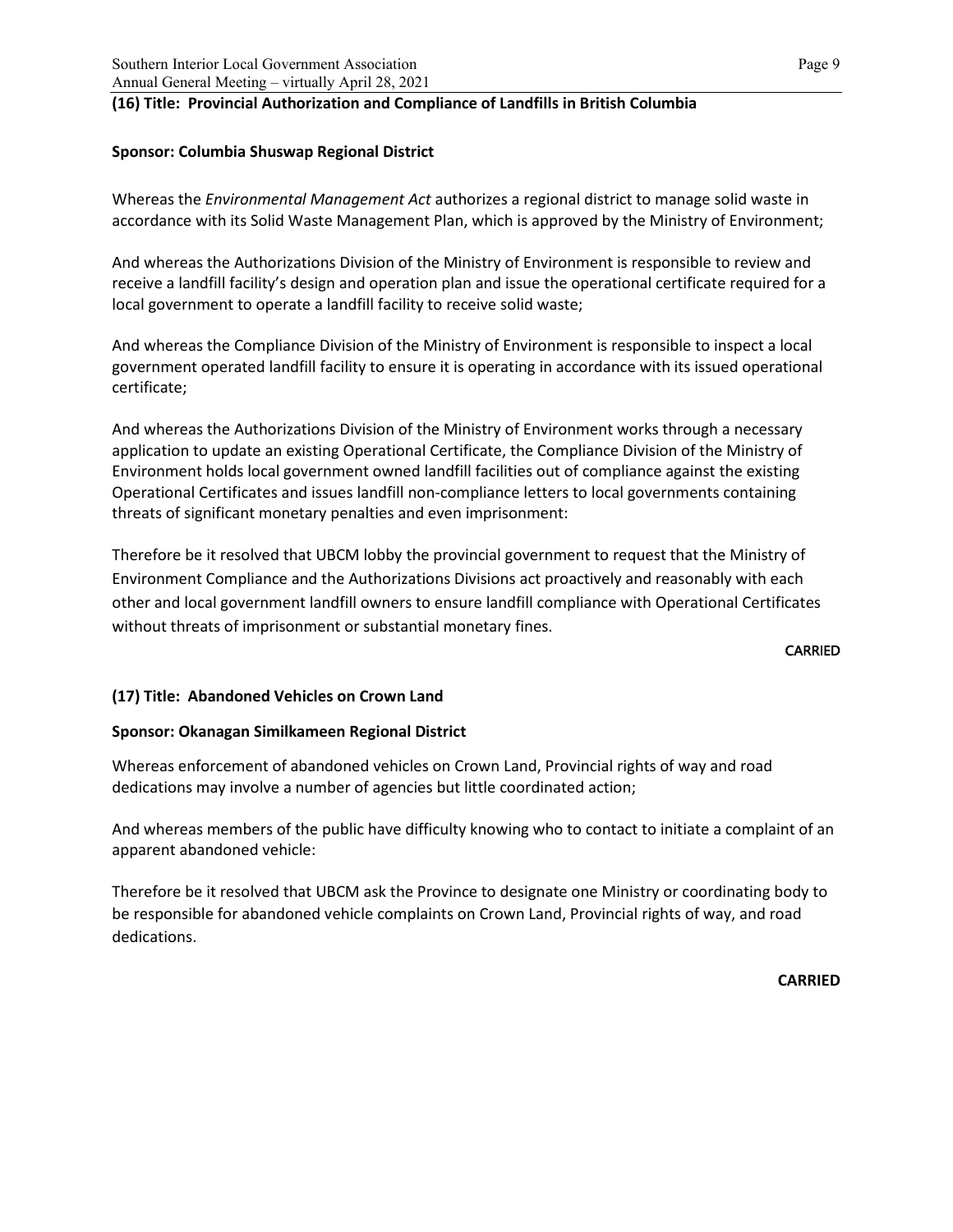### **(18) Title: 911 Dropped Calls**

# **Sponsor: Okanagan Similkameen Regional District**

Whereas statistics indicate an increased number of identified abandoned 911 calls in the South Okanagan;

And whereas the Royal Canadian Mounted Police (RCMP) do not have access to current personal information to respond effectively to abandoned 911 calls;

And whereas the RCMP response to abandoned 911 calls is labour intensive:

Therefore be it resolved that UBCM request that the Ministry of Justice work with the Federal Government of Canada to make available current personal information collected by provincial and national telecommunication carriers to police communications centres and 911 public safety answering points within British Columbia to assist with tracking dropped 911 calls.

## **CARRIED**

# **(19) Title: Invasive Asian Clams**

# **Sponsor: District of Sicamous**

Whereas invasive Asian clams (Corbicula fluminea) are known to threaten the natural biodiversity of lakes by competing with native species for sustenance and space, cause biofouling to water treatments systems, alter water chemistry, and potentially reduce the quality of drinking water;

And whereas the spread of Asian clams will have significant environmental, social, and economic consequences for our waterways, wildlife and communities;

And whereas the Controlled Alien Species Regulation exists under the *Wildlife Act* to enforce controls for species that pose a risk to people, property, wildlife, and wildlife habitat:

Therefore be it resolved that UBCM ask the Province of British Columbia to designate invasive Asian clams (Corbicula fluminea) as a Prohibited Aquatic Invasive Species under the Controlled Alien Species Regulation under the *Wildlife Act*.

### **CARRIED**

# **(20) Title: Protection of Waterways from Aquatic Invasive Species**

# **Sponsor: District of Sicamous**

Whereas Canada is home to 20 percent of the world's fresh water, and the spread of aquatic invasive species (AIS) poses irreparable environmental, social and economic threats that will cost Canadian taxpayers billions of dollars in lost tourism and economic opportunities, and other unknown costs;

And whereas the spread of AIS is largely connected to human activity, including the unsafe transport of watercraft and floatplanes between bodies of water;

And whereas current government efforts through fines for failing to stop at a BC watercraft inspection station, there is a lack of specific provincial or federal regulation and enforcement that is directed at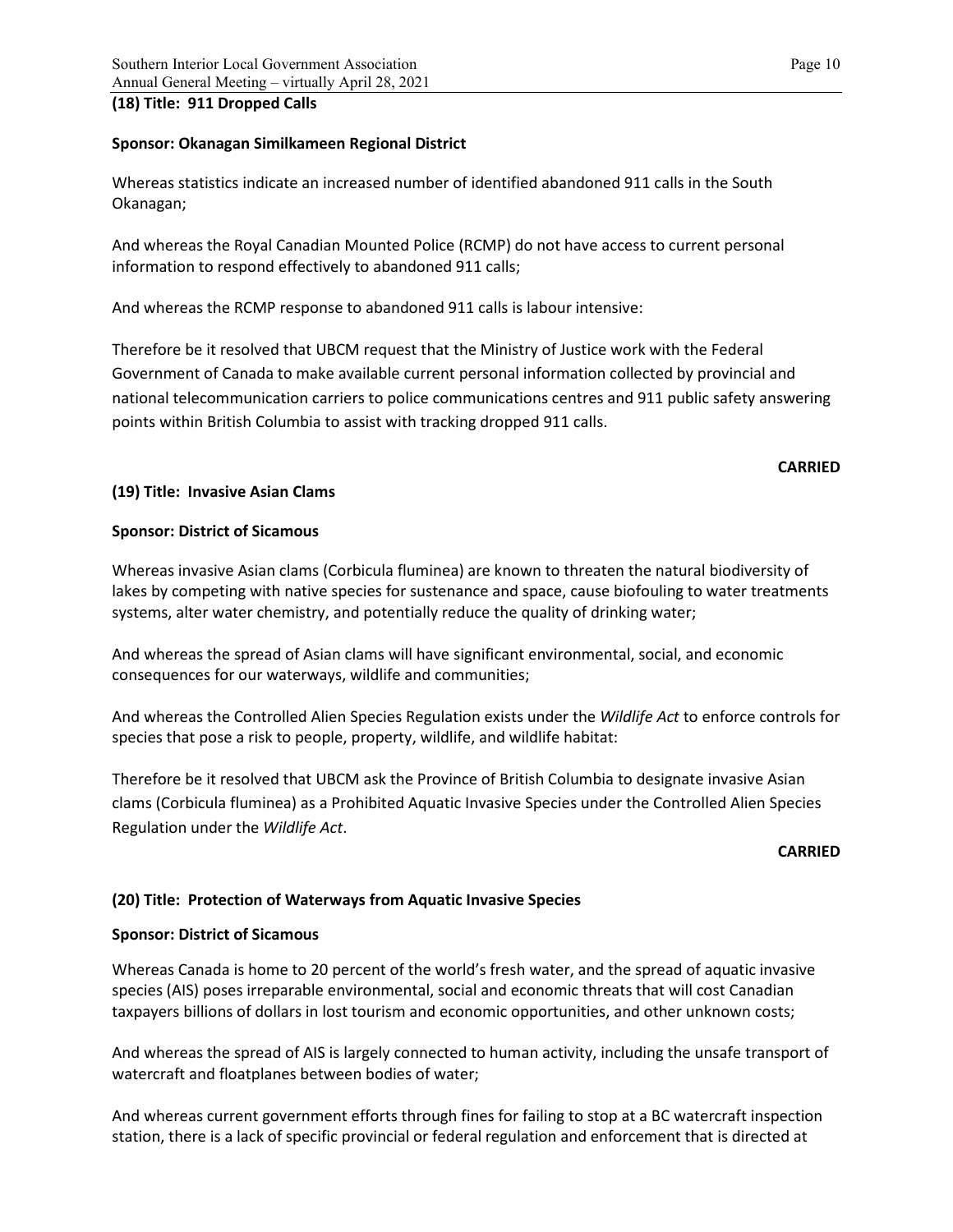watercraft owners who fail to prevent the spread of AIS by cleaning, draining, and drying their watercraft before transport:

Therefore be it resolved that the provincial and federal governments adopt increased and stricter enforcement measures for watercraft and floatplane owners including the introduction of a significant fine for watercraft and floatplane owners that fail to clean, drain and dry their watercraft or floatplane before transporting it to another body of water and an increase in the fine issued to motorists who fail to stop and a watercraft inspection station.

# **CARRIED**

## **(21) Title: Recreation Sites and Trails BC Partnership Agreements (rescinded by Sicamous council)**

## **Sponsor: District of Sicamous**

Whereas many local governments and communities rely on the snowmobile industry for economic stability and development and, at the same time, those local governments and communities care about maintaining existing Recreation Sites and Trails Management Plans and Partnerships with the Province of BC for respectful stewardship of the lands;

And whereas some communities, user groups, and clubs within the BC Snowmobile Federation (BCSF) find their management plans undermined and disregarded without notice or consideration due to industrial use of these recreation sites and trails during peak operating season:

Therefore be it resolved that UBCM work with the provincial government to ensure that the BCSF, its partnering snowmobile clubs and recreational user groups, are awarded sole user status on the aforementioned trails and forest service roads for which corresponding Management Plans are in place, from December 1 through to March 31 of each year.

# **(22) Title: UBCM Resolutions Session**

### **Sponsor: Village of Lumby**

Whereas UBCM is the primary way that all local governments in BC interact with the provincial government as a unified group;

And whereas resolutions brought forward from area associations to UBCM have been debated at area association AGMs, as well as reviewed by the UBCM resolutions committee prior to convention:

Therefore be it resolved that the UBCM convention focus on allowing enough time for all resolution debate and voting as a priority over plenary sessions and presentations so that ALL resolutions can be debated and voted at convention;

And be it further resolved that the UBCM convention schedule resolution debate and voting times to not be concurrent with ministerial meeting schedules so that all delegations bringing resolutions can be present when their resolution reaches the convention floor.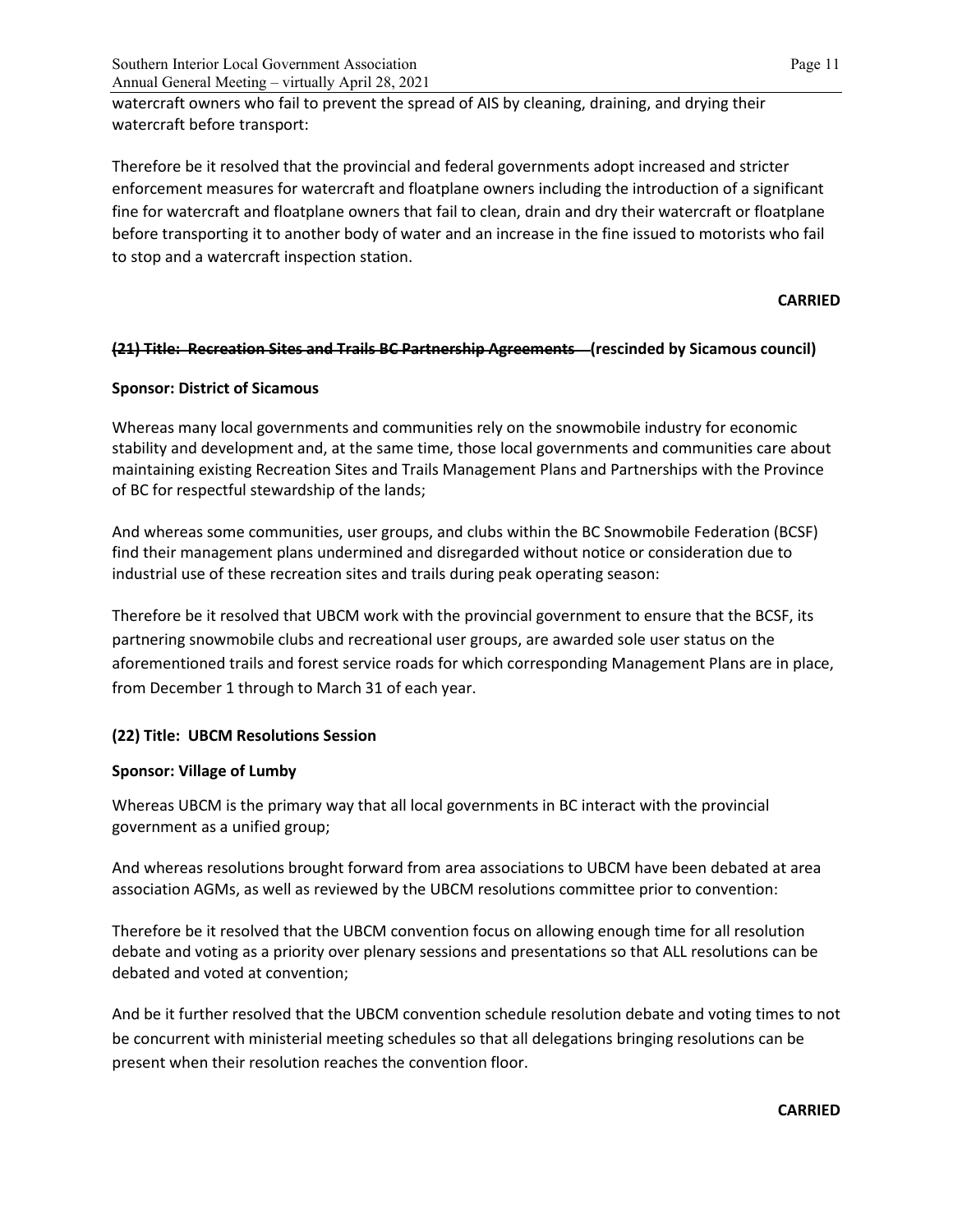## **(23) Title: Off-Site Tasting Rooms**

## **Sponsor: City of Penticton**

Whereas BC wineries and liquor manufacturers are not able to sell their products at an owner-operated secondary or offsite location;

And whereas land-based wineries are required to locate their tasting room and retail facility at their manufacturing establishment, which in turn must be located on the agricultural land where their vineyard is located; while commercial wineries may locate their tasting room and retail facility in a town or city only if their manufacturing facility is located on the same property;

And whereas allowing BC wineries and liquor manufacturers to establish off-site tasting room and retail facilities would attract visitors who are increasingly interested in regional, craft and artisanal products to communities around the province, creating significant economic development opportunities for smaller rural communities and limiting pressure on the development of agricultural land for non-agricultural uses:

Therefore be it resolved that UBCM request that the BC Ministry of Public Safety and Solicitor General revise Division 5 of the BC Liquor Control and Licensing Regulation (dealing with Manufacturer's Licenses) and the Manufacturer License Terms and Conditions such that manufacturers may apply to establish a tasting room and retail facility off-site, either on an individual basis or in concert with one or more other manufacturers; together with associated lounge, patio and picnic-area endorsements.

#### **CARRIED**

# **(24) Title: Dilapidated Z240 Mobile Homes Disposal Fee Two-Year Reprieve**

### **Sponsor: District of Lillooet**

Whereas there is insufficient attainable housing availability for those who seek to live and work in rural BC Communities;

And whereas the Province of British Columbia has acknowledged the lack of attainable housing as a "Housing Crisis";

And whereas there is an abundance of dilapidated Z240 mobile homes in rural BC Communities that if removed could benefit the property development, economic growth and visual aesthetics of various communities;

And whereas the cost of responsibly disposing of these dilapidated Z240 mobile homes is prohibitive:

Therefore be it resolved that UBCM request the Province of British Columbia to grant a two-year reprieve on the cost of disposing dilapidated Z240 mobile homes in landfills to free up developable land for improved and additional housing.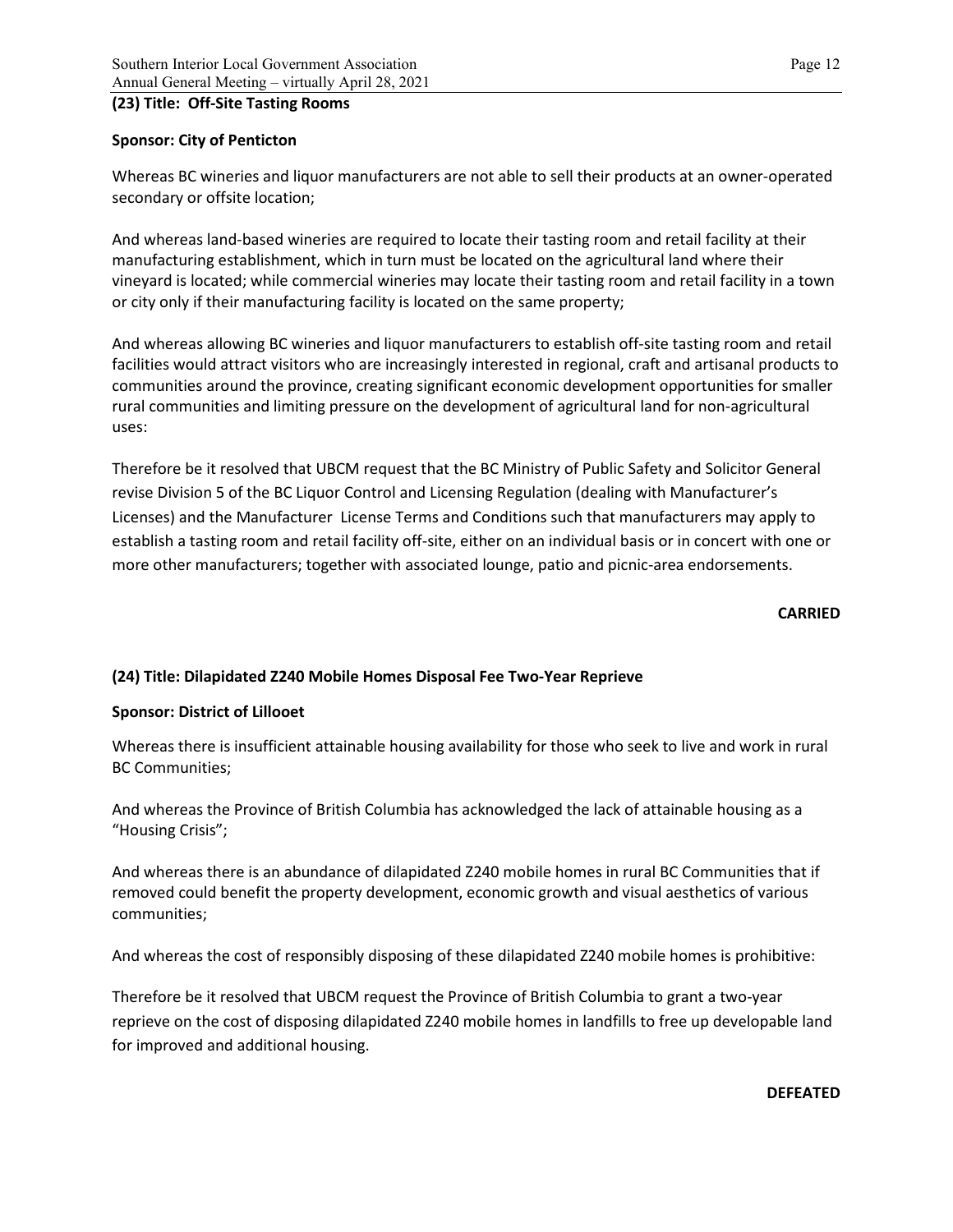### **(25) Title: Public Sector Essential Service Personnel Housing**

## **Sponsor: District of Lillooet**

Whereas there is insufficient attainable housing availability for those who seek to live and work in many communities;

And whereas the Province of British Columbia has acknowledged the lack of attainable housing as a "Housing Crisis";

And whereas there is both a great need for, and lack of, housing for various personnel such as Royal Canadian Mounted Police and medical staff in communities in BC;

And whereas the cost and availability of housing is prohibitive for needed personnel that would otherwise move for work:

Therefore be it resolved that UBCM request that the Province of British Columbia fund public sector essential service personnel housing.

### **CARRIED**

# **(26) Title: Criminal Justice Reform for Repeat, Convicted Offenders**

## **Sponsor: District of Lillooet**

Whereas the RCMP are overworked and understaffed in the Province of BC;

And whereas many BC residents are frustrated with the low sanction sentences imposed by the Provincial Court criminal justice system;

And whereas criminals may not choose the path to recovery as provided for by various Provincial, Federal, or First Nations government-created mental health programs, Indigenous court systems, reform programs, safe injection sites, methadone, or Opioid Agonist Treatment (OAT) clinics;

And whereas many thefts and drug-related crimes are perpetrated by criminals who are "well known to police" and have multiple or long criminal records:

Therefore be it resolved that UBCM request that the Province of BC and the BC's Attorney General immediately begin working with the Government of Canada to address issues with Canada's and British Columbia's justice system including the proposed imposition of weightier consequences and greater accountability for repeat offenders, thereby supporting the rights of all Canadians to live in safe communities.

**CARRIED**

# **(27) Title: Organ Donation – Presumed Consent**

# **Sponsor: Okanagan Similkameen Regional District**

Whereas the population of British Columbia is 5.071 million but only 1.555 million British Columbians have registered their organ donor decision;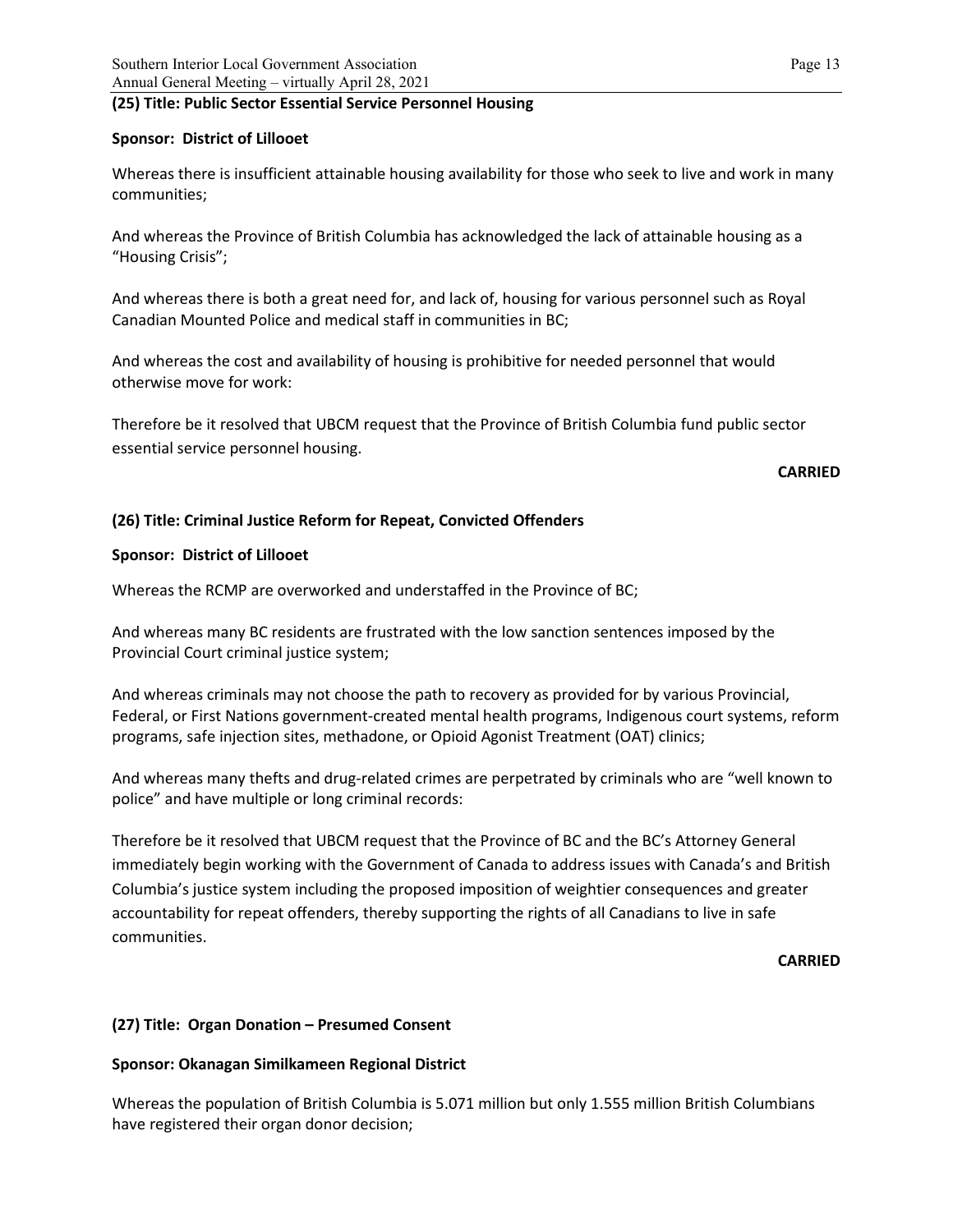### And whereas one organ donor can save up to 8 lives:

Therefore be it resolved that UBCM request that the Province of British Columbia enact provincial legislation whereby an individual is deemed to consent to the individual's organs and tissues being used for transplantation activities, similar to the *Presumed Consent Organ Transplant Act* passed by the Province of Nova Scotia.

#### **DEFEATED**

# **(28) TITLE: SILGA Constitution –Section 2 – Purposes**

## **SPONSOR: SILGA**

**WHEREAS** SILGA's scope of purpose has broadened to achieve the associations' goals of "Connect – Educate – Advocate";

**THEREFORE BE IT RESOLVED** that the SILGA Constitution Section 2.3 amended as follows:

**2.3** to support and advance to the Union of British Columbia Municipalities (UBCM) on behalf of the membership proposed changes in legislation, regulations or Government policy;

## **Amended to read:**

to support and advance to the Union of British Columbia Municipalities (UBCM) and/or Provincial Ministries on behalf of the membership proposed changes in legislation, regulations or Government policy;

### **CARRIED**

# **(29) TITLE: SILGA Constitution –Section 4 Amendment - Officers**

# **SPONSOR: SILGA**

**WHEREAS** SILGA staff is paid as an Independent Contractor with the job title of General Manager;

**THEREFORE BE IT RESOLVED** that the SILGA Constitution Section 4.2 be amended as follows:

4.2 The Secretary-Treasurer will be the Executive Director of SILGA, to be employed and paid a salary in an amount and on employment terms and conditions authorized by unanimous decision of the Directors.

### **Amended to read:**

The Secretary-Treasurer will be the General Manager of SILGA, to be paid a contracted fee in the amount and on the terms and conditions authorized by the majority of the Directors.

### Proposed amendment

**Moved/Seconded by Christine Fraser/Rhona Martin THAT:**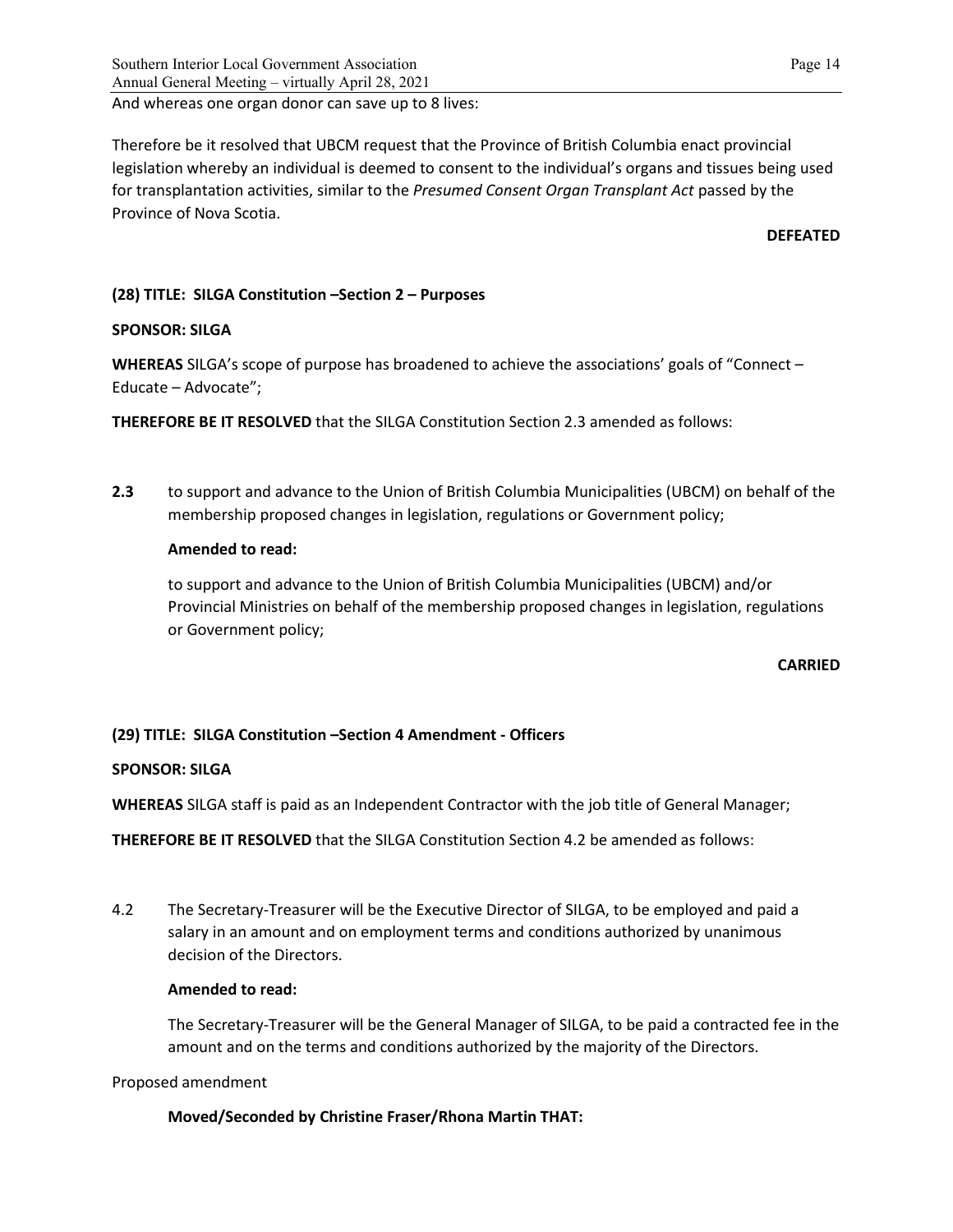To change "authorized by the majority of the Directors" to "authorized by the 2/3 majority of the Directors"

| Vote on amendment             | <b>CARRIED</b> |
|-------------------------------|----------------|
| Vote on resolution as amended | <b>CARRIED</b> |

# **(30) TITLE: SILGA Constitution –Section 8 Amendment – Meeting of the Members**

### **SPONSOR: SILGA**

**WHEREAS** if under Public Health Orders the SILGA convention is unable to be held in person;

**THEREFORE BE IT RESOLVED** that the SILGA Constitution Section 8.2 be amended as follows:

8.2 One general meeting shall be held every year in the month of April or May which shall be known as the Annual General Meeting.

### **Amended to read:**

One general meeting shall be held every year in the month of April or May which shall be known as the Annual General Meeting. If a virtual Annual General Meeting is deemed necessary by the SILGA board, the SILGA board or staff will choose a third-party virtual meeting platform as well as a third party electronic voting platform to allow confidential online voting for all aspects of the Annual General Meeting. Member Representatives will be provided in advance with detailed instructions on how to access the virtual platform and the voting procedures.

**CARRIED**

# **(31) TITLE: SILGA Constitution –Section 10 amendments – Submission of AGM resolutions**

# **SPONSOR: SILGA**

**WHEREAS** the SILGA bylaws need to be updated to reflect more clearly the current procedures for submitting and vetting resolutions by member local governments.

**THEREFORE BE IT RESOLVED** that the SILGA Constitution Section 10 be amended as follows:

10.2 The President shall appoint a Resolutions Committee of three Members of the Executive at least sixty (60) days prior to the Annual General Meeting.

### **Amended to read:**

The President shall appoint a Resolutions Committee of three or more Members of the Executive at least sixty (60) days prior to the Annual General Meeting.

### 10.4 **Resolutions Submitted Prior to the Annual Meeting**

(1) Each resolution shall be prepared on a separate sheet of  $8\frac{1}{2}$ " by 11" paper under the name of the sponsoring Member local government and shall bear a short descriptive title;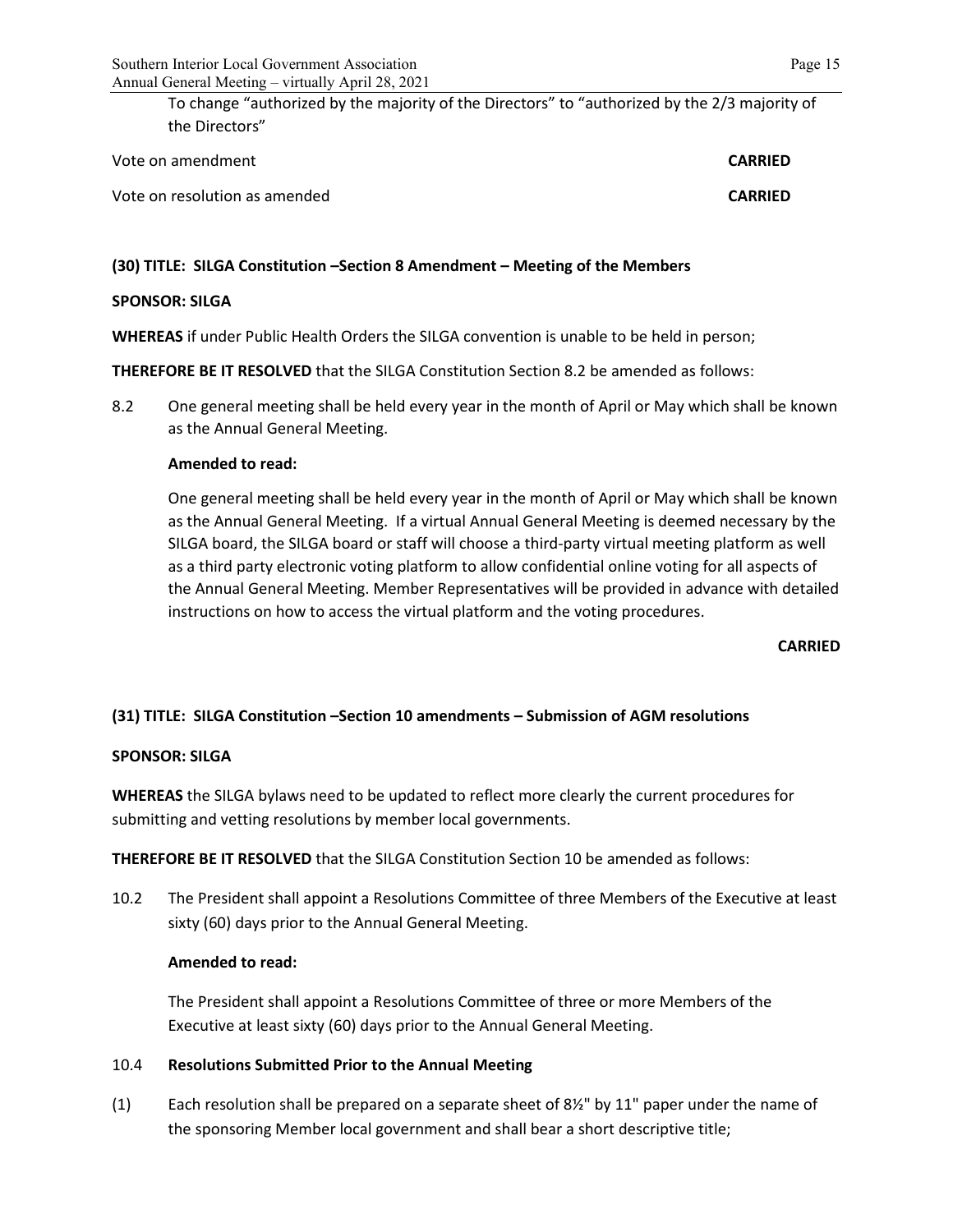### **Amended to read:**

Each resolution shall be prepared on the sponsoring Member local government's letterhead and shall bear a short descriptive title;

### 10.6 **Resolutions Submitted Prior to the Annual Meeting**

The Executive will have resolutions printed and circulated to Member Representatives in the Annual Meeting Member Representatives' packets.

### **Amended to read:**

The Executive will have the resolutions available on the SILGA website as well as circulated to Member Representatives via email.

### **CARRIED**

# **(32) TITLE: SILGA Constitution Fee Amendment – Appendix A**

## **SPONSOR: SILGA**

**WHEREAS** SILGA's membership fees do not have a provision for inflation;

**THEREFORE BE IT RESOLVED** that SILGA request an amendment to the SILGA Bylaws to reflect the following fee structure for each member:

2021 and beyond \$300 plus \$0.075 per capita\* with a 2% annual increase

\*based on most recently available Statistics Canada census information

### **CARRIED**

### **8. Address by the Incoming President**

Karla Kozakevich thanked Lori Mindnich for so capably leading the association through these pandemic times and is grateful that Councillor Mindnich will remain on the board to provide direction for the next couple of years. She commented that technology is definitely here to stay and SILGA will try to connect with the delegates through these means. Saying that, she is hopeful that SILGA will be able to host an in-person AGM and convention in 2022.

### **9. President's Closing Remarks**

President Lori Mindnich thanked Lee's Music from Kamloops who helped put together this virtual AGM, as well as the SILGA Speaker Series. She congratulated the new board and looks forward to working with them to address the challenges in the upcoming year.

### **10. 2022 Convention – Salmon Arm**

The 2022 Convention may be held in Salmon Arm from April 26<sup>th</sup> to April 29<sup>th</sup> if the BC Provincial Health Officer will allow meetings of more than 50 at that time.